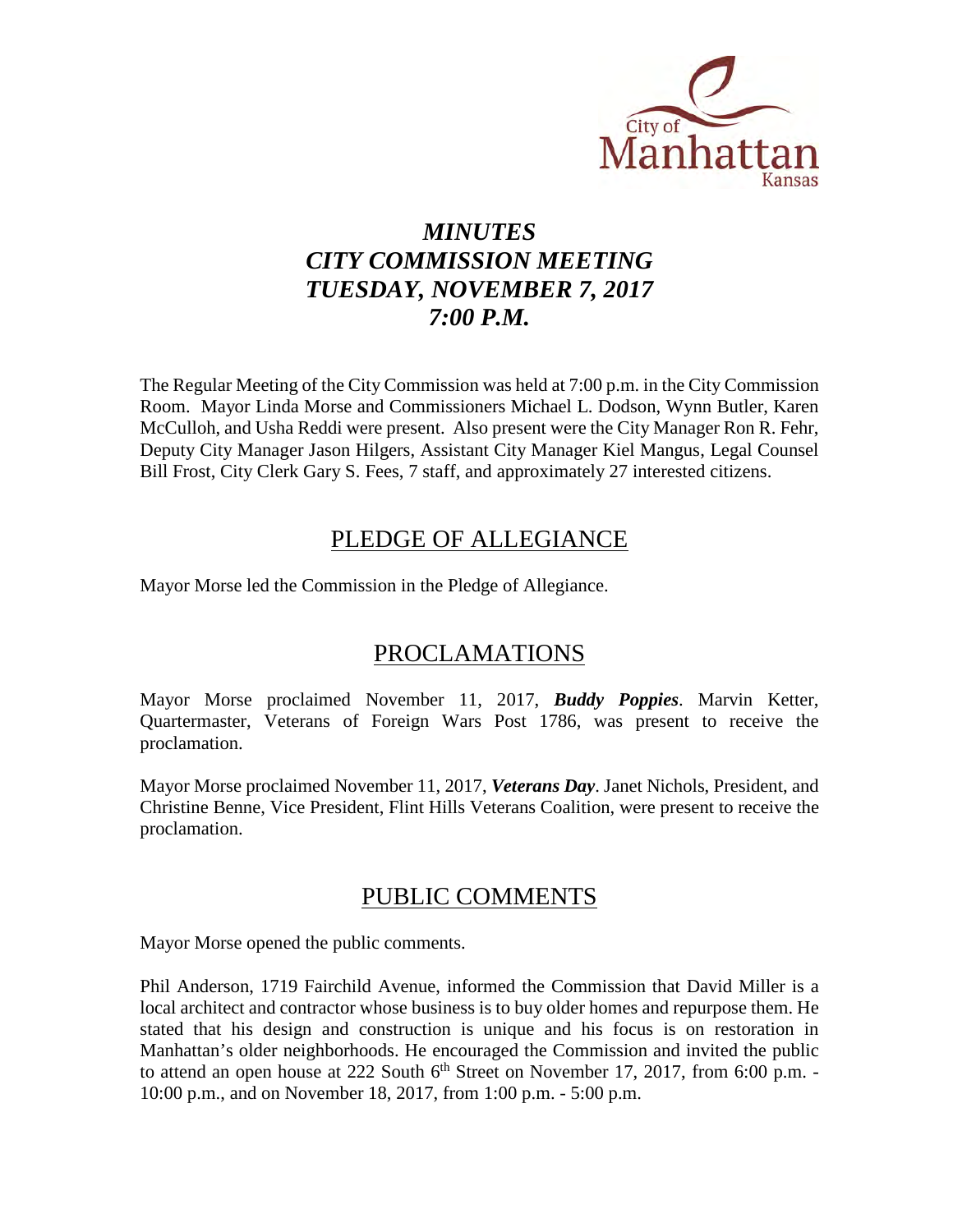**Minutes** City Commission Meeting November 7, 2017 Page 2

## PUBLIC COMMENTS *(CONTINUED)*

Hearing no other comments, Mayor Morse closed the public comments.

## COMMISSIONER COMMENTS

Commissioner Reddi congratulated Janet Nichols and Christine Benne for their outstanding work on the annual Little Apple Brigade Military Ball. She reminded the community that the holiday shopping season will begin soon and encouraged citizens to shop locally and support the great businesses that we are fortunate to have in the community.

Commissioner McCulloh stated the summer reading program at the Manhattan Public Library was a huge success with over 3,705 participants. She informed the community that the disposal of expired and unwanted prescription drugs on October 28, 2017, went very well and thanked the Riley County Police Department for helping with the event. She stated that on Thursday, November 9, 2017, the Riley County Health Advisory Board would be sponsoring a discussion on sexual assault at the headquarters fire station on Kimball Avenue at 7:00 p.m.

Mayor Morse informed the community that she and Commissioner Reddi would be going to the K-State Child Development facility this week to read with the children. She stated that she attended the unveiling of a Union Pacific engine to honor the military at the Kansas Territorial Capitol at Fort Riley on Monday, November 6, 2017. She encouraged everyone to attend the Veteran's Day Parade, the events following the Parade in Peace Memorial Auditorium, and to be aware of the many activities planned in the community on Friday, November 10, 2017, to recognize veterans and their families. She also encouraged the community to enjoy free admission at the Sunset Zoo on Saturday, November 11, 2017, in honor of American soldiers and their families.

## CONSENT AGENDA

(\* denotes those items discussed)

### **MINUTES**

The Commission approved the minutes of the Regular City Commission Meeting held Tuesday, October 17, 2017.

### **CLAIMS REGISTER NO. 2863**

The Commission approved Claims Register No. 2863 authorizing and approving the payment of claims from October 11, 2017 - October 31, 2017, in the amount of \$3,954,404.93.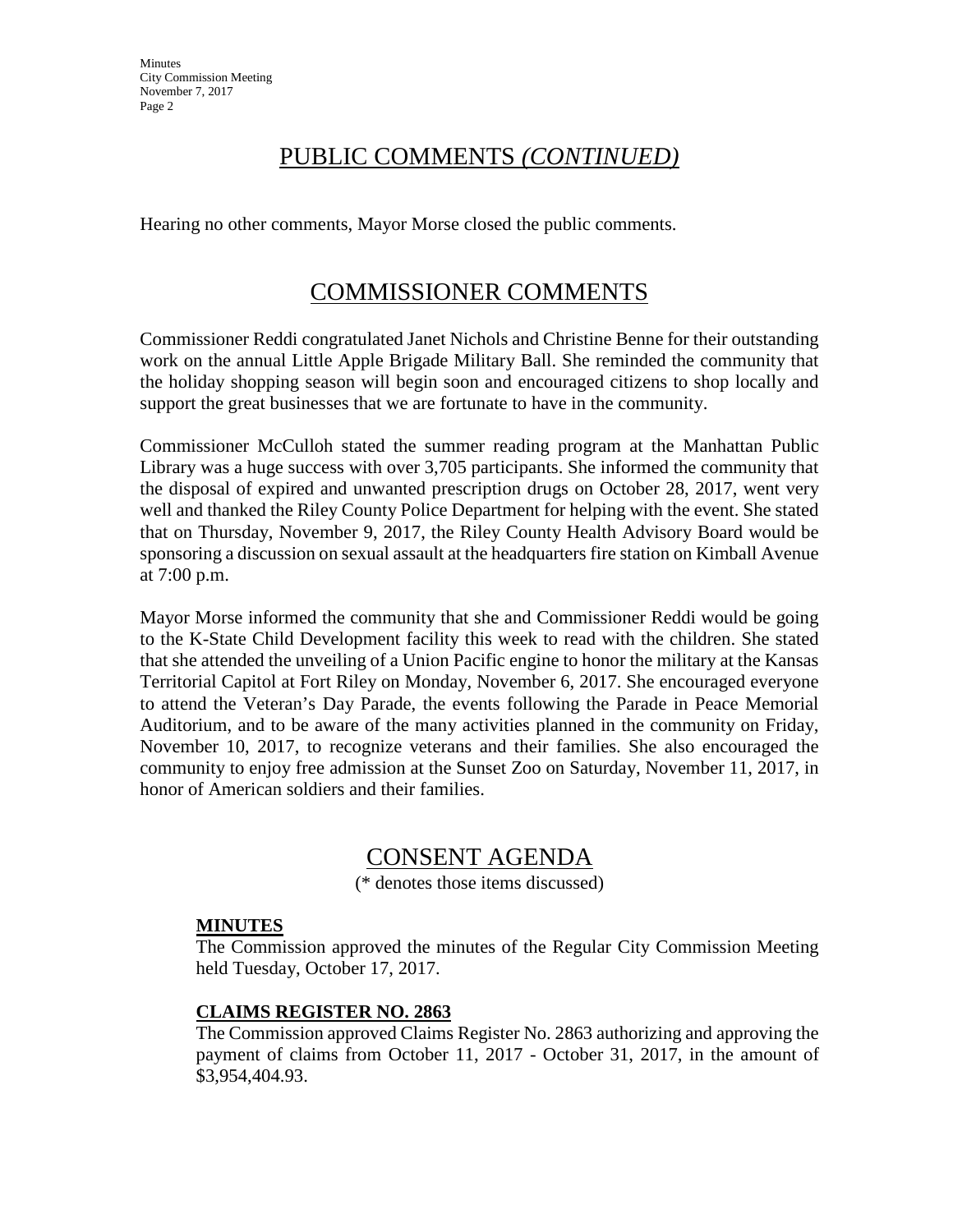**Minutes** City Commission Meeting November 7, 2017 Page 3

## CONSENT AGENDA *(CONTINUED)*

#### **LICENSES**

The Commission approved a Tree Maintenance License for calendar year 2018 for Asplundh Tree Expert, LLC, 708 Blair Mill Road, Willow Grove, Pennsylvania; Blueville Nursery, Inc., 4539 Anderson Avenue; Burch Groves Tree Care, 816 Park Street, Alta Vista, Kansas; Gier Tree Service, 213 East North Street, Smolan, Kansas; Growing Concerns, Inc., PO Box 1354; Hummel Tree Service, Inc., 601 Pottawatomie Avenue; and Mugler Tree Care, 2400 West 60<sup>th</sup> Street; and an annual Cereal Malt Beverages Off-Premises License for Kwik Shop #733, 1337 Anderson Avenue.

#### **ORDINANCE NO. 7321 – AMEND – AIRPORT LANDING FEES**

The Commission approved Ordinance No. 7321 amending Section 7-146 of the Code of Ordinances relating to landing fees at Manhattan Regional Airport.

### **\* ORDINANCE NO. 7322 – 2018 SERVICE FEES – AGGIEVILLE BUSINESS IMPROVEMENT DISTRICT (ABID)**

Ron Fehr, City Manager, responded to questions from the Commission regarding the item. He informed the Commission that this is second reading of the ABID ordinance and highlighted changes made. He stated that City staff is continuing to work with the District to try and minimize the affidavit process and the number engaged in the official process if dues are not paid by the deadline.

The Commission approved Ordinance No. 7322 levying business improvement service fees for 2018 on businesses located within the Aggieville Business Improvement District.

### **\* ORDINANCE NO. 7323 – 2018 SERVICE FEES – DOWNTOWN BUSINESS IMPROVEMENT DISTRICT (DBID)**

Ron Fehr, City Manager, responded to questions from the Commission regarding the item. He informed the Commission that this is second reading of the DBID ordinance and highlighted changes made. He stated that City staff is continuing to work with the District to try and minimize the affidavit process and the number engaged in the official process if dues are not paid by the deadline.

The Commission approved Ordinance No. 7323 levying business improvement service fees for 2018 on businesses located within the Downtown Business Improvement District.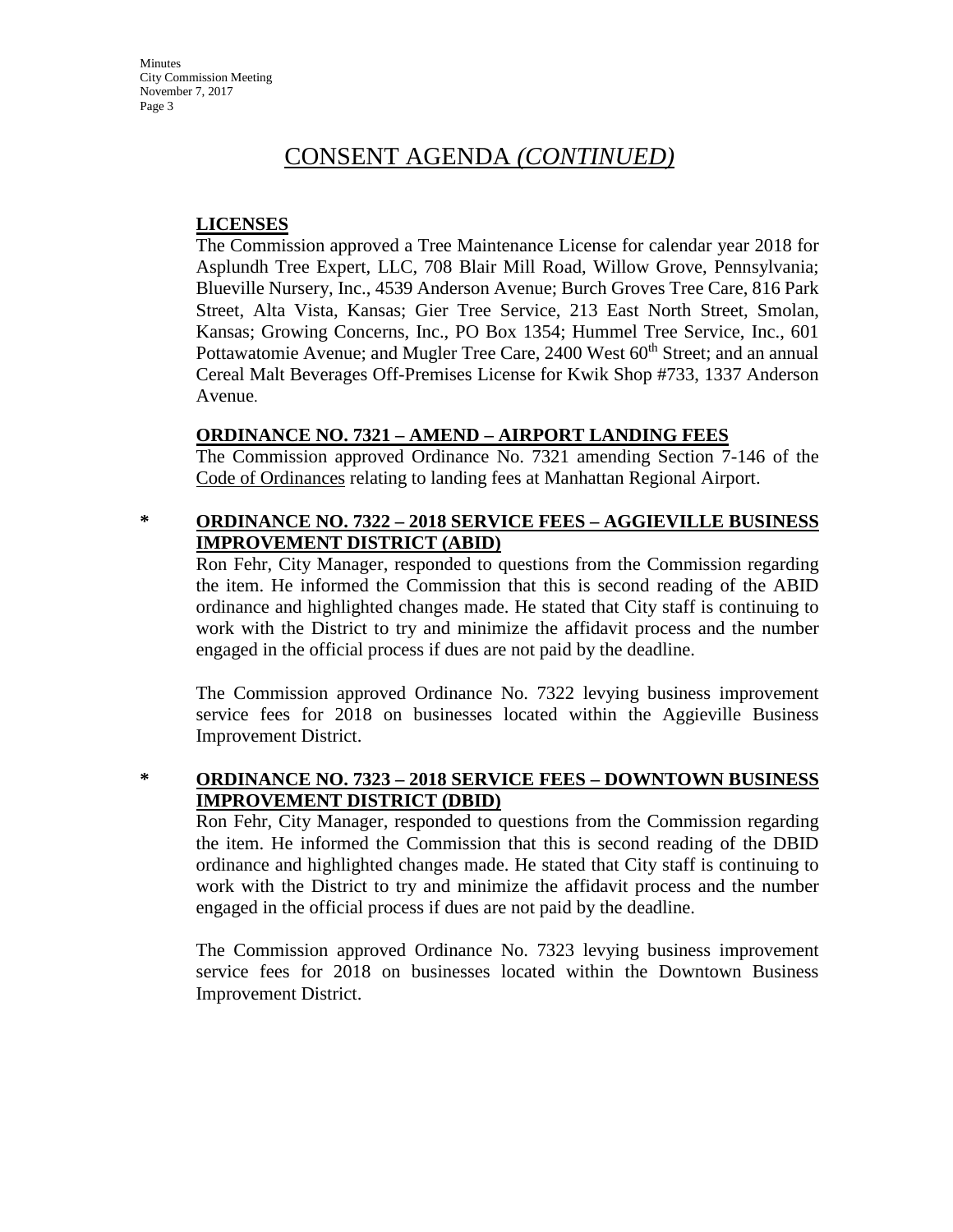## CONSENT AGENDA *(CONTINUED)*

### **RESOLUTION NO. 110717-A – AMEND BOND SALE DATE – GENERAL OBLIGATION BONDS SERIES 2017-D**

The Commission approved Resolution No. 110717-A amending as the date to sell \$10,170,000.00 in General Obligation Bonds (Series 2017-D) from November 21, 2017, to November 14, 2017.

### **AGREEMENT – PROFESSIONAL SERVICES – SOUTH EAST NEIGHBORHOOD RECREATION CENTER FINAL DESIGN (SP1702)**

The Commission authorized the Mayor and City Clerk to execute a contract, in an amount not to exceed \$297,744.00, with Bruce McMillan AIA, Architects, of Manhattan, Kansas, for final design and construction administration services for the South East Neighborhood Recreation Center Project (SP1702).

### **AGREEMENT – PROFESSIONAL SERVICES – BOOSTER PUMP STATION CAPACITY UPGRADE STUDY (WA1708, CIP #WA154P)**

The Commission authorized the Mayor and City Clerk to execute an agreement for professional services, in an amount not to exceed \$54,940.00, with Bartlett & West, Inc., of Manhattan, Kansas, for the for the Booster Pump Station Capacity Upgrade Study (WA1708, CIP #WA154P).

## **AGREEMENT – PROFESSIONAL SERVICES – WASTEWATER TREATMENT PLANT HEADWORKS PUMP STATION IMPROVEMENTS (SS1713, CIP #WW178E)**

The Commission authorized the Mayor and City Clerk to execute an agreement for professional services, in an amount not to exceed \$70,601.59, with Olsson Associates, of Manhattan, Kansas, for the Wastewater Treatment Plant Headworks Pump Station Improvements project (SS1713, CIP #WW178E).

## **AWARD CONTRACT – WASTEWATER TREATMENT PLANT STORAGE BUILDING (SS1711, CIP #WW149P)**

The Commission accepted the Engineer's Opinion of Probable Cost in the amount of \$130,000.00; and awarded and authorized the Mayor and City Clerk to execute a construction contract in the amount of \$95,000.00 with Schultz Construction, Inc., of Manhattan, Kansas, for the Wastewater Treatment Plant Storage Building project (SS1711, CIP #WW149P).

## **OUTSIDE CITY WATER AGREEMENT – 1603 HILL VALLEY DRIVE**

The Commission authorized the Mayor and City Clerk to execute outside city limits water service connection agreement with Advanced Property Management, for the property at 1603 Hill Valley Drive, Riley County, Kansas.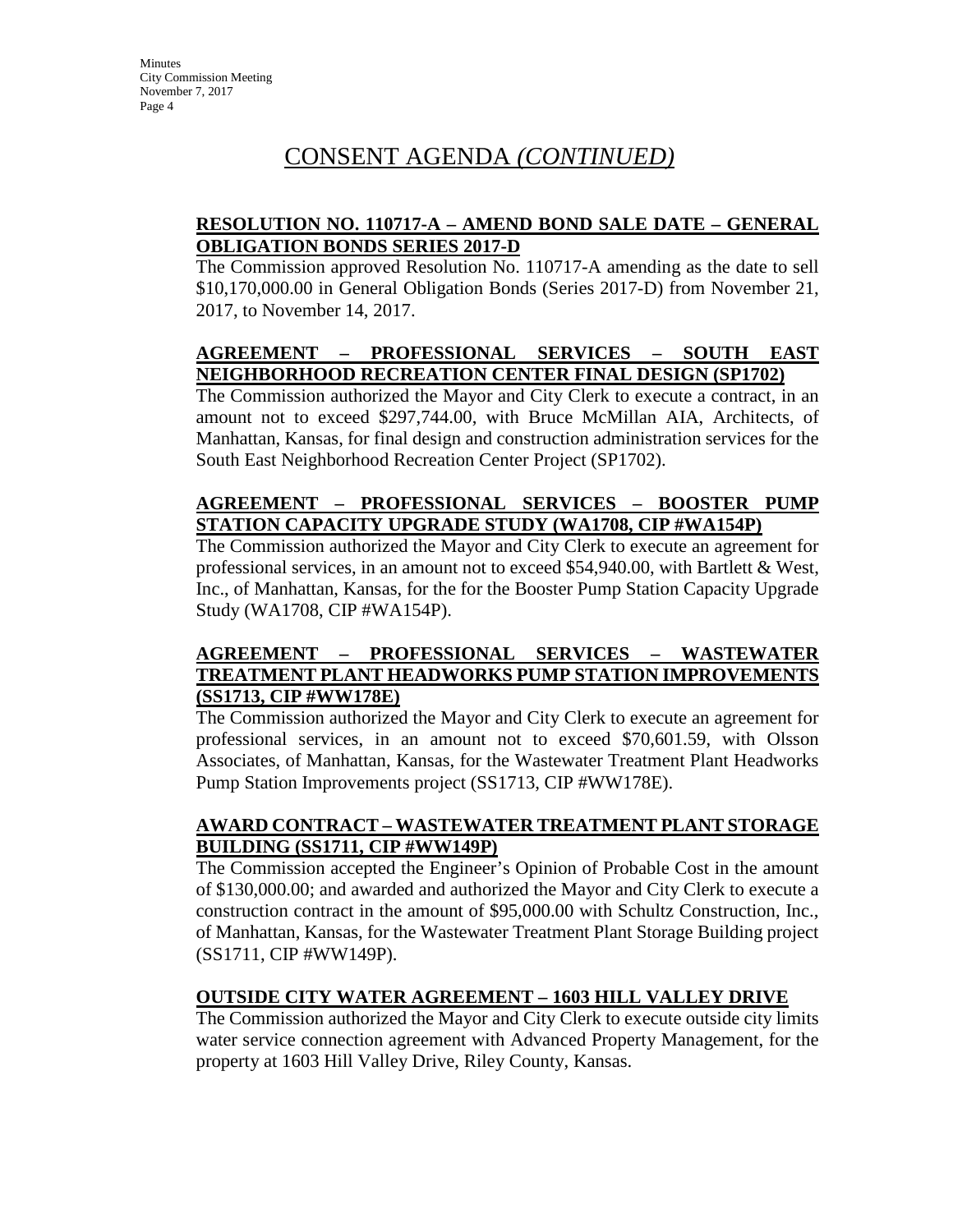# CONSENT AGENDA *(CONTINUED)*

### **OUTSIDE CITY WATER AGREEMENT – 1605 HILL VALLEY DRIVE**

The Commission authorized the Mayor and City Clerk to execute outside city limits water service connection agreement with Advanced Property Management, for the property at 1605 Hill Valley Drive, Riley County, Kansas.

### **OUTSIDE CITY WATER AGREEMENT – 1607 HILL VALLEY DRIVE**

The Commission authorized the Mayor and City Clerk to execute outside city limits water service connection agreement with Advanced Property Management, for the property at 1607 Hill Valley Drive, Riley County, Kansas.

## **OUTSIDE CITY WATER AGREEMENT – 1608 GREEN VALLEY CIRCLE**

The Commission authorized the Mayor and City Clerk to execute outside city limits water service connection agreement with Advanced Property Management, for the property at 1608 Green Valley Circle, Riley County, Kansas.

## **LEASE AGREEMENT – COMMUNITY GARDENS**

The Commission authorized the Mayor and City Clerk to execute a lease with University for Mankind (UFM) Community Learning Center for operation of the Community Gardens for a term of five years (2018-2022).

### **CONSENT TO SUBLEASE HANGAR – JSG PROPERTIES, LLC, TO EBERT CONSTRUCTION**

The Commission consented to the subletting of the Aircraft Hangar property under lease agreement between the City of Manhattan and JSG Properties, LLC, to Ebert Construction, and authorized the Mayor and City Clerk to execute the consent.

### **BOARD APPOINTMENTS**

The Commission approved the following appointments by Mayor Morse to various boards and committees of the City:

### *Cemetery Board*

Appointment of Richard Akins, 2304 Hillview Drive, to fill the unexpired term of Lawrence Pollack and a three-year term. Mr. Akins' term begins immediately and will expire December 31, 2020.

### *Douglass Center Advisory Board*

Appointment of Donald Glaspie, 4693 N. Douglas Drive, to a three-year At-Large term. Mr. Glaspie's term begins immediately and will expire October 2, 2020.

Appointment of Kevin Bryant, 7850 Lookout Drive, to an unexpired At-Large term. Mr. Bryant's term begins immediately and will expire October 2, 2018.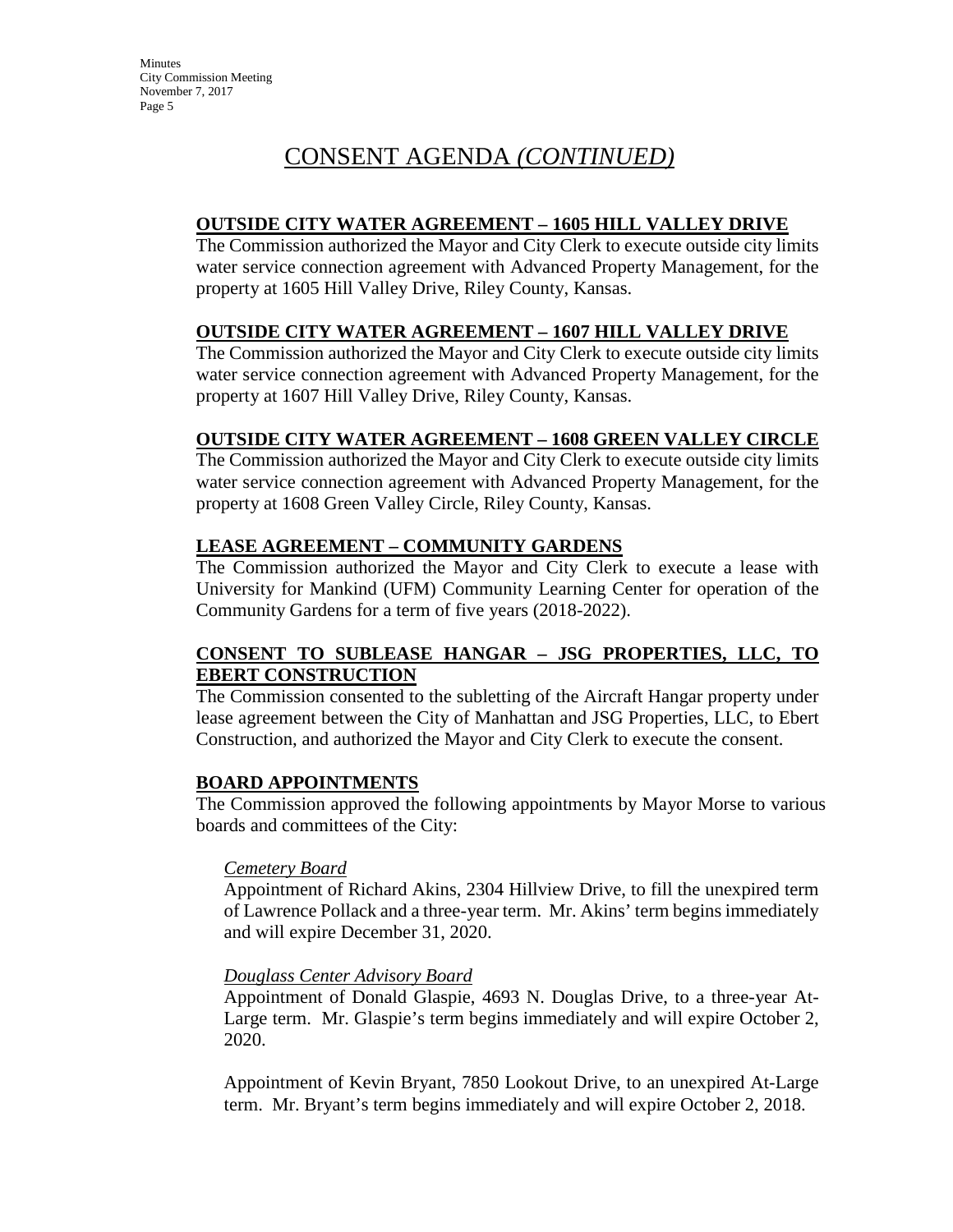## CONSENT AGENDA *(CONTINUED)*

## **BOARD APPOINTMENTS** *(CONTIUED)*

*Special Alcohol Funds Advisory Board* 

Appointment of Judy Burgess, 801 Pebblebrook Circle, to the remainder of a three-year term. Ms. Burgess' term begins immediately and will expire June 30, 2020.

Appointment of Colin Gentry,  $415$  North  $16<sup>th</sup>$  Street, to fill the unexpired term of Matthew Yates. Mr. Gentry's term begins immediately and will expire June 30, 2019.

Mayor Morse opened the public comments.

Hearing no comments, Mayor Morse closed the public comments.

After discussion and comments from the Commission, Commissioner Dodson moved to approve the consent agenda. Commissioner Butler seconded the motion. On a roll call vote, motion carried 5-0.

# GENERAL AGENDA

### **RESOLUTION OF INTENT/FIRST READING – ISSUE INDUSTRIAL REVENUE BONDS (IRB) - MEADOWLARK HILLS**

Jason Hilgers, Deputy City Manager, provided an overview of the item. He highlighted the proposed two elderly care units at 120 N. Scenic Drive, Manhattan, and 7621 Falcon Road, Riley, Kansas, and explained the process in issuing IRBs.

Chris Nelson, representing Meadowlark Hills, responded to questions from the Commission regarding their operations and their desire to expand and serve more seniors in the Flint Hills region. He provided additional information on their campus, the purpose for the bonds and bond placement, and the issuance amount.

Ron Fehr, City Manager, responded to questions from the Commission regarding the Industrial Revenue Bonds and exemptions. He stated that the facilities at Meadowlark Hills are exempt under state statute.

After comments from the Commission, Chris Nelson, representing Meadowlark Hills, responded to questions regarding the items that would be purchased with the Industrial Revenue Bonds and the operation of the future facilities.